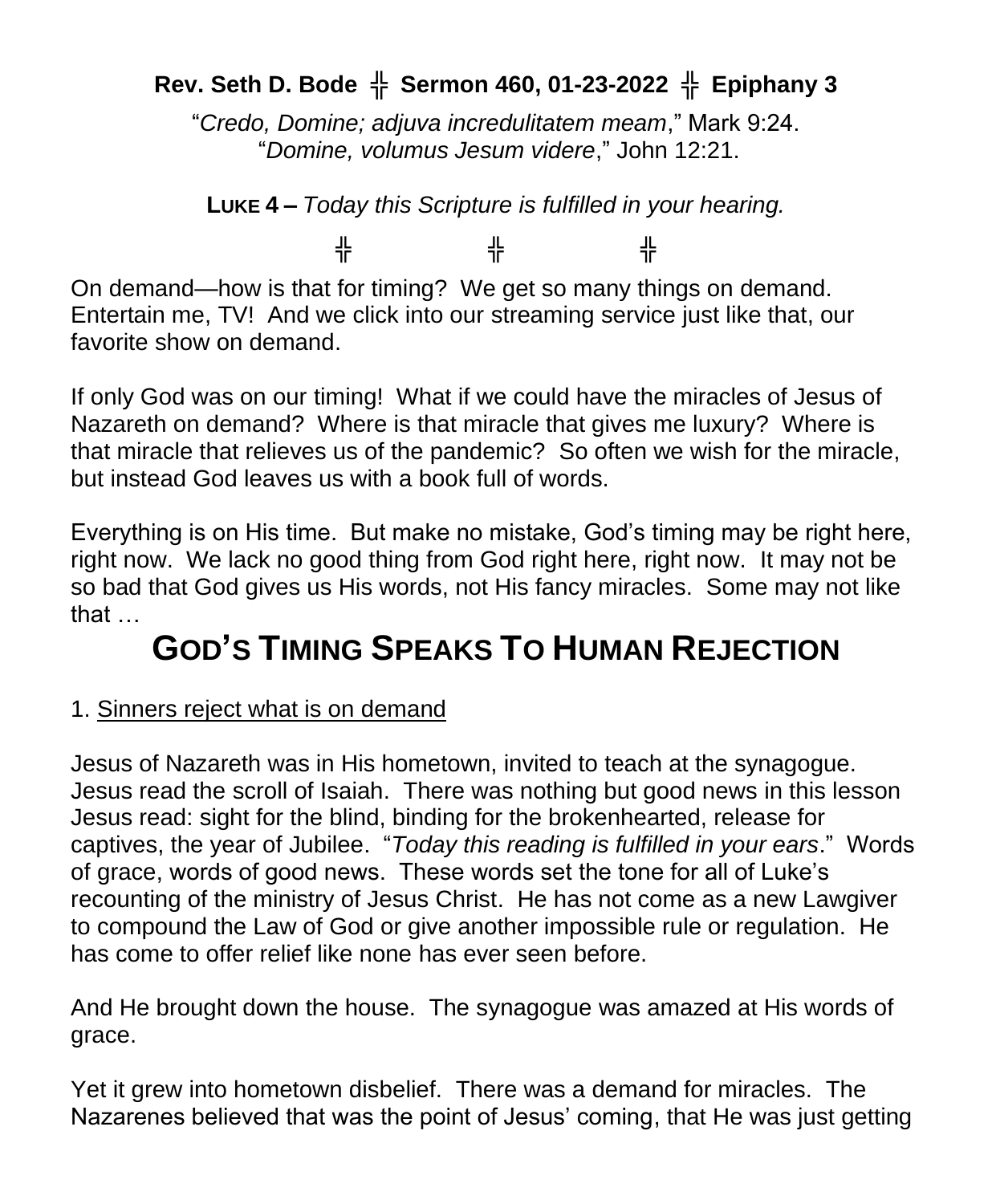to the good stuff. But they were wrong. The gospel was not just there to introduce the miracles. The pure gospel was the main event.

Can we put ourselves in the shoes of these parents, aunts, uncles, cousins, brothers, friends, neighbors of Jesus Christ? None of us witnessed Jesus growing up among us, playing as a child, learning His *alef-bet-gimel*s (Hebrew ABCs) and how to count, or stumbling during a game of ball tag. Most of us probably think that we would never reject Jesus if He grew up in our hometown.

Yet we have grown up with Jesus, haven't we? We have had Jesus in our lives as long as we can remember. There are times when Jesus is all too familiar to us, as He was to the people of Nazareth. And our sinful nature wants nothing but to reject Him. There is a part of us that may use His name on-demand to curse instead of bless. There is a part of us that rolls our eyes at unpopular teachings He has to say. There is a desire inside the believer's heart to reject His message and wish for miracles on-demand, saying, "I've been to God's house many times. What new thing can He possibly tell me today?"

Rejection is not the exception, but the rule. Our sinful nature is set to "reject" mode. If we leave the sinful nature on auto pilot, it will reject Jesus and all of His Word. Such a rejection, if it ever had any shot at God's being gracious enough to show His power, will forever receive none of God's grace or power.

Yet the very solution to this rejection was the Savior who Himself was not demanded, but rejected. As we said—

## 2. The good news is the main event

So I would like to spend the second part of this sermon enjoying that fact.

The Nazareth synagogue was enraged. The Nazarenes drove Him out to try to dump Him off the cliff. They must have had Jesus by the arm, wringing Him along as they left the city. Jesus patiently allowed this to the edge of a cliff. The drop would not have been pleasant, with bumps and tumbles along the way.

Then Jesus did perform a miracle. The one miraculous work Jesus performed, His hometown family and friends and neighbors did not want. Nazareth, His own hometown, was going to kill Him. So Jesus walked through the crowd.